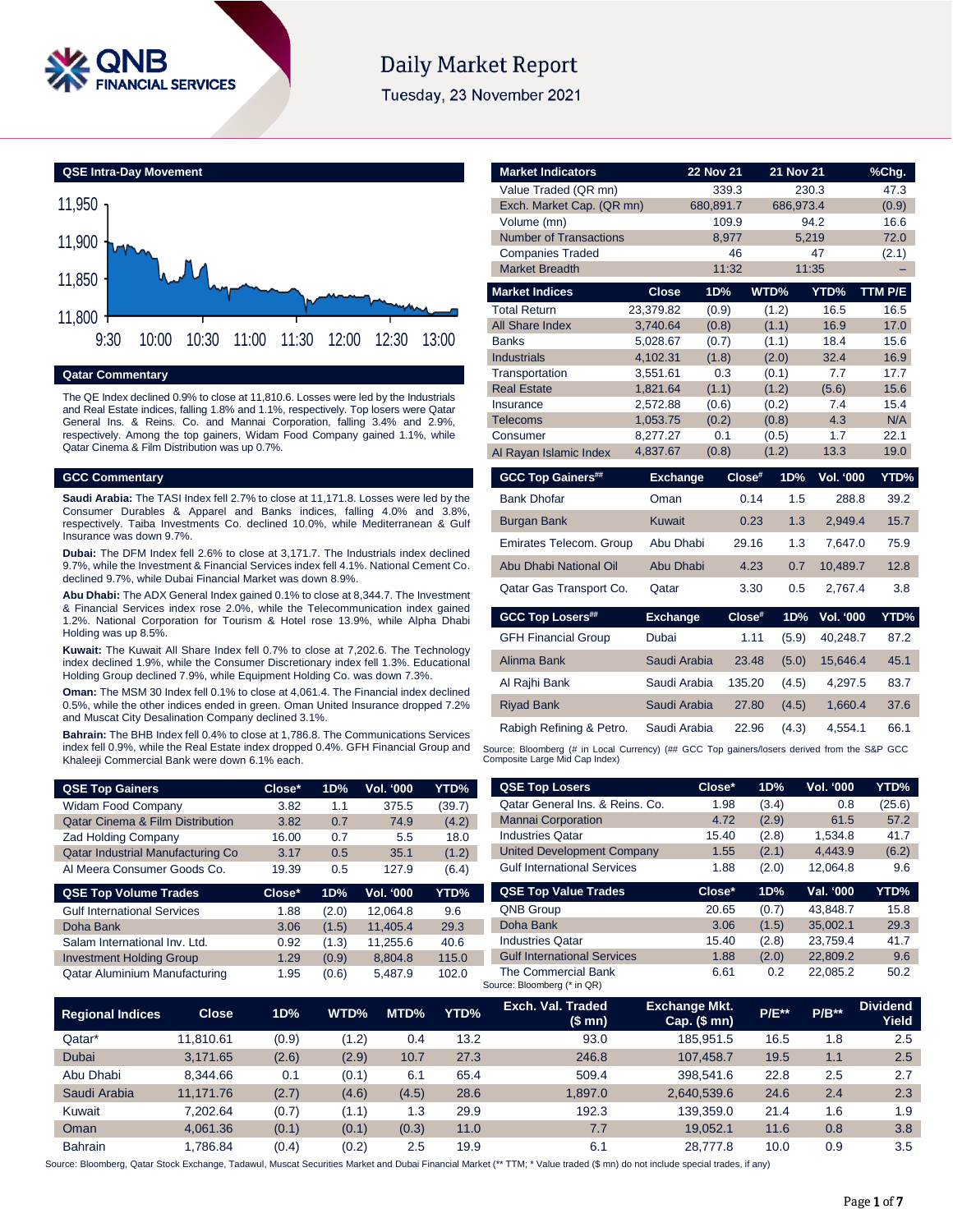# **Qatar Market Commentary**

- The QE Index declined 0.9% to close at 11,810.6. The Transportation and Consumer Goods & Services indices led the losses. The index fell on the back of selling pressure from GCC, Arab and foreign shareholders despite buying support from Qatari shareholders.
- Qatar General Ins. & Reins. Co. and Mannai Corporation were the top losers, falling 3.4% and 2.9%, respectively. Among the top gainers, Widam Food Company gained 1.1%, while Qatar Cinema & Film Distribution was up 0.7%.
- Volume of shares traded on Monday rose by 16.6% to 109.9mn from 94.2mn on Sunday. However, as compared to the 30-day moving average of 185mn, volume for the day was 40.6% lower. Gulf International Services and Doha Bank were the most active stocks, contributing 11.0% and 10.4% to the total volume, respectively.

| <b>Overall Activity</b>        | Buy %*   | Sell %*  | Net (QR)         |
|--------------------------------|----------|----------|------------------|
| Qatari Individuals             | 31.21%   | 39.61%   | (28, 520, 419.3) |
| <b>Qatari Institutions</b>     | 29.26%   | 11.27%   | 61,042,261.7     |
| Qatari                         | 60.47%   | 50.88%   | 32,521,842.4     |
| <b>GCC Individuals</b>         | 0.39%    | 0.15%    | 811,691.4        |
| <b>GCC</b> Institutions        | 0.52%    | 3.58%    | (10, 358, 236.9) |
| <b>GCC</b>                     | 0.91%    | 3.73%    | (9,546,545.5)    |
| Arab Individuals               | 9.00%    | 10.65%   | (5,599,662.4)    |
| <b>Arab Institutions</b>       | $0.00\%$ | $0.00\%$ |                  |
| Arab                           | $9.00\%$ | 10.65%   | (5,599,662.4)    |
| <b>Foreigners Individuals</b>  | 2.96%    | 2.87%    | 293,881.9        |
| <b>Foreigners Institutions</b> | 26.66%   | 31.87%   | (17,669,516.4)   |
| <b>Foreigners</b>              | 29.62%   | 34.74%   | (17, 375, 634.5) |

Source: Qatar Stock Exchange (\*as a % of traded value)

# **Global Economic Data**

#### **Global Economic Data**

| Date      | Market                                                                                                        | <b>Source</b>                   | <b>Indicator</b>               | <b>Period</b> | Actual | <b>Consensus</b> | <b>Previous</b> |  |  |
|-----------|---------------------------------------------------------------------------------------------------------------|---------------------------------|--------------------------------|---------------|--------|------------------|-----------------|--|--|
| $11 - 22$ | US.                                                                                                           | Federal Reserve Bank of Chicago | Chicago Fed Nat Activity Index | Oct           | 0.76   |                  | $-0.18$         |  |  |
| $11 - 22$ | - EU                                                                                                          | European Commission             | Consumer Confidence            | Nov A         | $-6.8$ | -5.5             | $-4.8$          |  |  |
|           | Courses Disordered (a.g. Londonally adjusted a.g. Londonally adjusted und all united in a disording the state |                                 |                                |               |        |                  |                 |  |  |

Source: Bloomberg (s.a. = seasonally adjusted; n.s.a. = non-seasonally adjusted; w.d.a. = working day adjusted)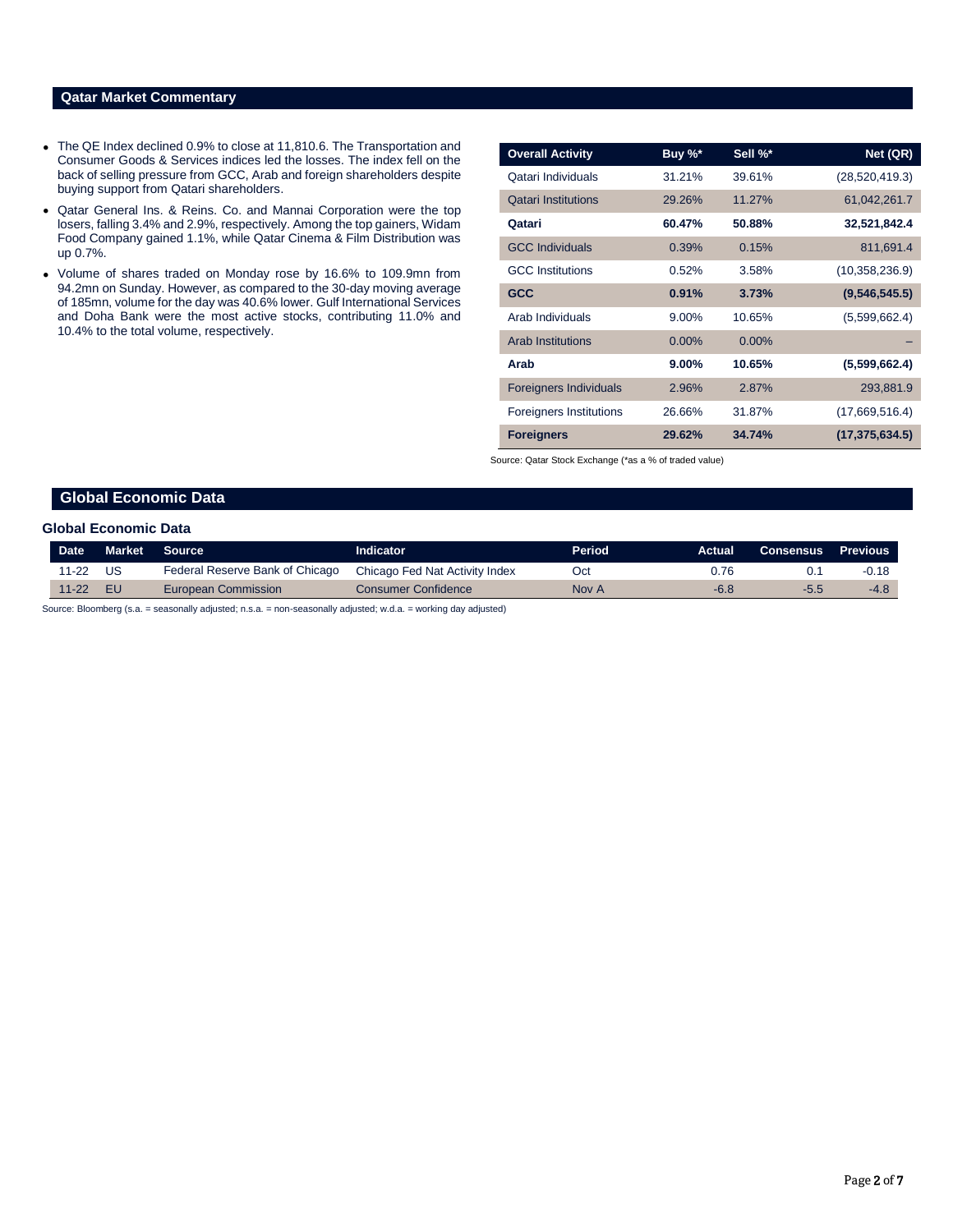# **Qatar**

- **QNBFS: Qatar commercial banks' total assets scale up 6.5% YTD in October to QR1.79tn –** Total assets of commercial banks in the country increased by 0.5% MoM (up 6.5% YTD) in October to reach QR1.79tn, according to QNB Financial Services (QNBFS). The loan book declined by 0.2% MoM (+7.0% YTD) to QR1,207.5bn while deposits went down by 1% MoM to QR965.5bn (+6.6% YTD) in October. Public sector pushed the credit downwards (down 1.7% MoM in October), QNBFS said in its latest Qatar banking sector update. Loans grew by 7% YTD for 2021, compared to a growth of 8.6% in 2020. Loans grew by an average 8.5% over the past five years (2016-2020), QNBFS noted. The overall loan book declined by 0.2% in October 2021. Total domestic public sector loans went down by 1.7% MoM (+8.1% YTD). The government segment's loan book declined by 4.4% MoM (+10.3% YTD 2021). However, the government institutions' segment (represents nearly 56% of public sector loans) remained flat MoM (+7.8% YTD), while the semigovernment institutions' segment moved up by 2.5% MoM (-3.7% YTD). Private sector loans gained by 0.4% MoM and are up 7.8% YTD. Consumption and others segment mainly contributed toward the private sector loan growth last month. Consumption and others segment (contributes nearly 21% to private sector loans) increased by 1% MoM (+1.9% YTD). General trade (contributes nearly 21% to private sector loans) moved up by 0.8% MoM (+8.6% YTD). Services (contributes nearly 28% to private sector loans) increased by 0.2% MoM (+12.9% YTD). However, QNBFS said the real estate sector (contributes nearly 21% to private sector loans) went down by 0.2% MoM (+5.5% YTD) during October. As deposits went down by 1% in October (to QR965.5bn), the loans to deposits ratio (LDR) went up to 125.1% last month compared to 124.1% in September. Public sector deposits went down by 4.9% MoM (+6% YTD) in October, resulting in the overall deposits drop. Deposits grew by 6.6 % YTD for 2021, compared to a growth of 6.6% in 2020. Deposits grew by an average 7% over the past five years (2016-2020), QNBFS said. Looking at segment details, the government institutions' segment (represents nearly 56% of public sector deposits) moved down by 4.7% MoM (+0.9% YTD 2021). The semi-government institutions' segment increased by 2.7% MoM (+17% YTD 2021). The government segment declined by 8.3% MoM (+11.8% YTD). Non-resident deposits increased by 1.2% MoM (+16.8% YTD 2021). Private sector deposits went up by 0.2% MoM (+0.8% YTD 2021). On the private sector front, QNBFS noted the consumer segment moved down by 0.7% MoM (+1.7% YTD) while the companies and institutions' segment went up by 1.4% MoM (-0.3% YTD 2021). According to an industry analyst, the lower credit intake by the real estate sector "does not represent any trend. "It is too early to say there is a trend on the real estate sector; it looks like it is temporary and demand will pick up again," he said. On the decline in public sector credit, the analyst said "this could be due to a pick-up in government revenues owing to higher oil and gas prices, early completion of infrastructure projects, and also the prioritization of government projects." (Gulf-Times.com)
- **QIGD postpones its EGM to November 29 –** Qatari Investors Group (QIGD) announced that due to non-legal quorum for the EGM on November 22, 2021, therefore, it has been decided to postpone the meeting to November 29, 2021 at 04:30 pm at the QIG Tower - Lusail. (QSE)
- **GDI to appoint Mark Steven Gibson as interim CEO –** Gulf Drilling International (GDI), a subsidiary of Gulf International Services (GISS), has announced that the current Chief Executive

Officer William Ceppi will be departing GDI by the end of his contract on December 05, 2021. GDI's current Chief Operating Officer, Mark Steven Gibson will be appointed as Interim CEO effective from December 06, 2021. (Peninsula Qatar)

- **ORDS, QFC in pact to enhance digital innovation, cybersecurity –** Ooredoo (ORDS) has signed a partnership with Qatar Financial Centre (QFC), a leading onshore financial and business center in the region, to leverage joint experience, expertise, and capabilities to further extend and develop collaboration between the two entities. The partnership incorporates a number of initiatives planned for the coming years, with a clear focus on areas of joint interest between Ooredoo and QFC. The sectors in which these initiatives will be rolled out include digital innovation, smart cities, fintech, cybersecurity API, cloud solutions, blockchain, payment gateways and software and algorithm development. The formalized relationship with QFC would enable Ooredoo to partner with, or invest in, suitable QFC companies in these sectors. The partnership would also include cross-promotion of both entities' programmers, initiatives and incentives in a move that would help attract new companies and start-ups to engage in economic activities in Qatar, as well as enabling mutual exchange of information on selected matters such as access to QFC Authority-licensed firms and Ooredoo's vendors - within the relevant legal frameworks - in order to promote both parties' value propositions to these firms. To further enhance collaboration, the two entities will organize and support joint events, webinars, and seminars on selected topics of mutual interest, both in Qatar and further afield. (Gulf-Times.com)
- **Indosat Ooredoo expands 5G services to Makassar with Huawei –** Indosat Ooredoo, Indonesia's leading digital telco, announced the launch of 5G commercial services in Makassar. This launch is a continuation to power Indonesia's 5G revolution, following the previous launch of 5G commercial services in Solo, Jakarta, and Surabaya. The first Indosat Ooredoo commercial 5G services in Eastern Indonesia is part of a partnership with Huawei to revive key local economic sectors, specifically the agriculture, trade, and tourism sectors. (Bloomberg)
- **Ooredoo's Digital Transformation continues with Tecnotree as New Digital billing vendor –** Continuing to pioneer the latest technologies and solutions, Ooredoo Oman has signed an agreement with Finland-based digital business support system (BSS) provider, Tecnotree, as a vendor for its digital billing system. Based on microservices architecture, the system supports both traditional and digital offerings, providing a platform for high-performance billing and revenue management functions, efficiently tracking usage and payment, and offering personalized billing for every subscriber. Ensuring a cost-effective and efficient way for customers to manage their bills, it's part of Ooredoo's mission to provide a state-of-the-art digital experience. (Bloomberg)
- **Vodafone Qatar supports ICSEWEN21 –** Vodafone Qatar has announced its support for the International Conference on Sustainable Energy-Water-Environment Nexus in Desert Climate 2021 (ICSEWEN21), hosted by the Qatar Environment and Energy Research Institute (QEERI). The four-day event started on November 22, 2021. (Gulf-Times.com)
- **Qatar Free Zones, US-based Aspiration join forces to bring sustainability services to MENA region –** Aspiration, a USbased global leader in sustainability as a service solutions for consumers, companies, and governments, signed in Doha a strategic partnership agreement with Qatar Free Zones Authority (QFZA) and Doha Venture Capital (DVC) to expand access to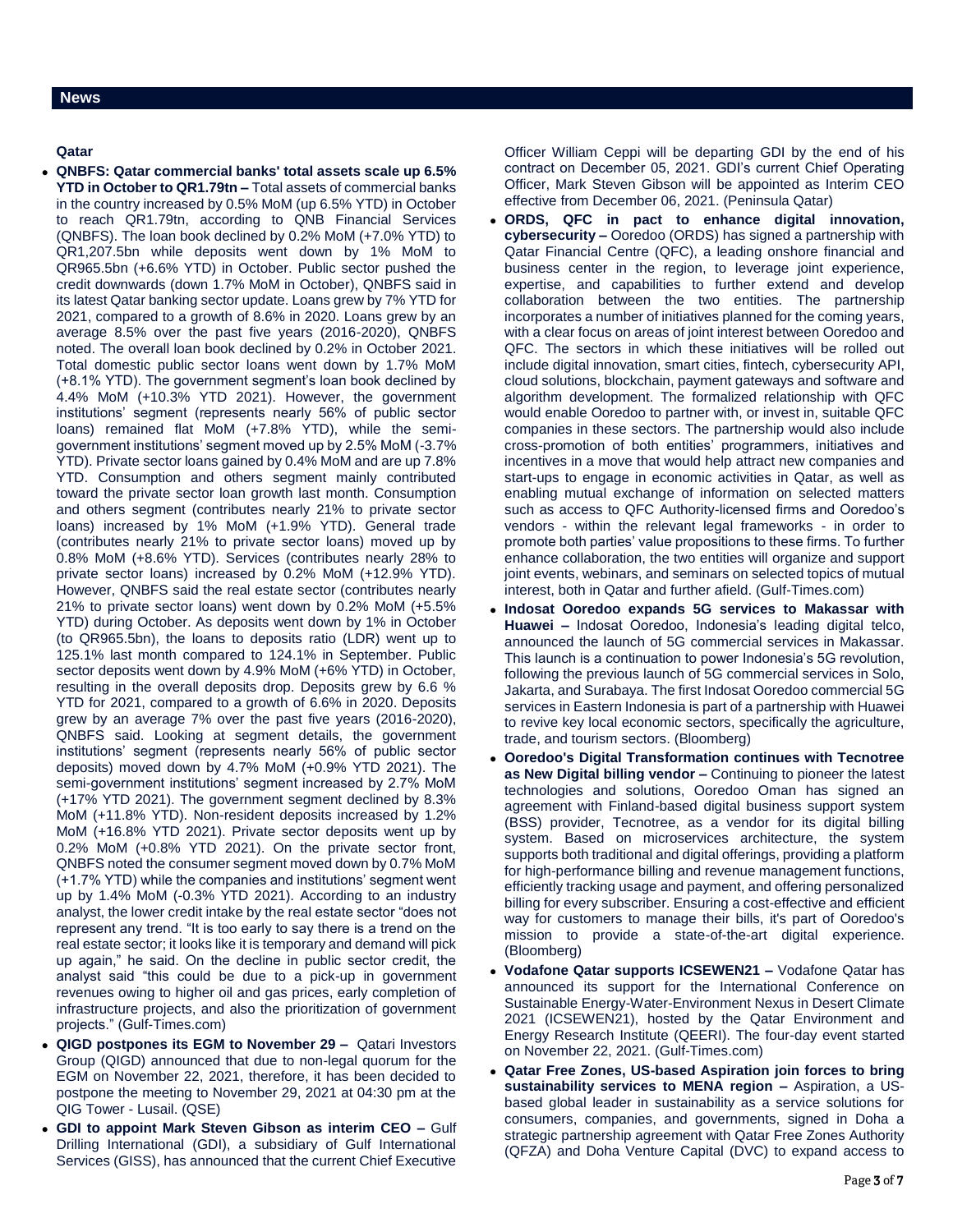sustainability services in the region, in line with QFZA's efforts to develop the world's first net zero free zones. As part of the agreement, Aspiration will set up operations in QFZ to deliver sustainability services, carbon neutrality solutions, and green financial solutions to customers in the free zones, Qatar, and across the Middle East and North Africa. (Gulf-Times.com)

- **Oman, Qatar sign six agreements during Sultan's visit to Doha –** Oman and Qatar on Monday signed agreements on military cooperation, taxation, tourism, ports, labor and investment as Oman seeks to invigorate its debt-burdened economy, the state news agencies of both the Gulf states said. (Reuters)
- **Over 350 joint Qatari-Omani companies operating in local market –** The trade exchange between Qatar and Oman has recorded a big jump in recent years. It reached more than QR6.8bn during 2019. The number of joint Qatari-Omani companies operating in the Qatari market is estimated to be more than 350 companies, in a variety of sectors, including services, energy, industry and others, while most of the Qatari investments in the Sultanate are through stakes, alliances and partnerships in more than 200 Omani companies, in different sectors. As per Omani media reports Qatari investments in the Omani market at the end of 2020 amounted to about OMR 388,600,000, an increase from the previous year, in which Qatari investments in the Sultanate reached about OMR 355,900,000, in addition to the growth of trade exchange in recent years. (Peninsula Qatar)
- **Georgia, Qatar talks seek to support food producers, boost bilateral trade –** Discussions are underway between Georgian and Qatari officials on how to support food producers from both countries, as well as ways to increase bilateral trade and strengthen economic relations. Speaking to reporters at LuLu Hypermarket in Abu Sidra Mall Monday, Georgia's Deputy Minister of Foreign Affairs, Alexander Khvtisiashvili, underscored the growing relations between Qatar and Georgia, saying LuLu has been playing a significant role in bringing more Georgian products to the Qatari market. (Gulf-Times.com)
- **Qatar Tourism signs MoU with Qatar Rail –** Qatar Tourism signed a Memorandum of Understanding (MoU) with Qatar Railways Company (Qatar Rail), it was announced. Furthering Qatar Tourism's Service Excellence program, this MoU outlines the partnership, whereby Qatar Rail's customer facing staff will be trained in order to streamline customer service and maintain the highest standards for the same, providing for the onsite placement and dissemination of touristic information. Chairman of Qatar Tourism, and Qatar Airways Group Chief Executive HE Akbar al-Baker, stated: "We are pleased to partner with Qatar Rail as we further our promise of promoting Service Excellence across consumer touchpoints in Qatar. As we prepare to welcome the world to Qatar, Service Excellence places the consumer at the heart of our offerings, working closely with partners such as Qatar Rail to provide seamless experiences while showcasing Qatar's award-winning hospitality." (Gulf-Times.com)
- **Shura Council approves Draft State Budget for the Fiscal Year 2022 –** The Shura Council held Monday its regular weekly session, chaired by HE Speaker of the Shura Council Hassan bin Abdullah Al Ghanem, and unanimously agreed to hold it confidentially. At the outset of the session, HE Secretary-General of the Shura Council Ahmed bin Nasser Al Fadhala read the meeting's agenda. Last meeting's minutes were also ratified. After that, and in the presence of HE Minister of Finance Ali bin Ahmed Al Kuwari and a number of senior officials in the Ministry, the council discussed draft state budget for the fiscal year 2022, and the draft law approving the general budget, as His Excellency gave a full explanation of the draft budget, and answered the questions and inquiries of the members of the Council. (Gulf-Times.com)

 **FIFA Arab Cup trophy lands in Qatar; to be showcased across the country –** The gleaming FIFA Arab Cup trophy has touched down in Qatar. The trophy, which has a solid gold base and features Arabic calligraphy and a map of the Arab world, was unveiled during a special event at Hamad International Airport. Qatar will host the FIFA Arab Cup Trophy Experience between now and the start of the tournament, the Supreme Committee for Delivery & Legacy (SC) has said in a statement. (Gulf-Times.com)

### **International**

- **Biden bets Fed's Powell can usher in full US economic recovery –** US President Joe Biden on Monday nominated Federal Reserve Chair Jerome Powell for a second four-year term, positioning the former investment banker to continue the most consequential revamp of monetary policy since the 1970s and finish guiding the economy out of the pandemic crisis. Lael Brainard, the Federal Reserve board member who was the other top candidate for the job, will be vice chair, the White House said. Combined, the nominations pair two monetary policy veterans and collaborators on a recent overhaul of Fed policy, which shifted the emphasis to jobs from the preeminent focus on inflation established some four decades ago. Their challenge will be to keep US job growth underway while also ensuring recent strong inflation doesn't become entrenched. "We've gone from an economy that was shut down to an economy that's leading the world in economic growth," Biden said in remarks at the White House with the nominees. Citing Powell's "steady leadership" that calmed panicked markets, and his belief in monetary policies that support maximum employment, Biden said "I believe Jay is the right person to see us through." The US is still dealing with the impacts of the pandemic, including inflation, he said but the country has made "enormous progress" including adding nearly 6mn jobs since he was sworn in and increasing wages - positive signs that are a testament to the Federal Reserve. "I respect Jay's independence," Biden said, directly addressing critics from his own Democratic party who wanted him to bump Powell, a Republican, for a Democrat. "At this moment of both enormous potential and enormous uncertainty for our economy, we need stability and independence at the Federal Reserve." (Reuters)
- **US set to unveil emergency oil release in bid to fight high prices –** The US is expected to announce a loan of crude oil from its emergency stockpile on Tuesday as part of a plan it hashed out with major Asian energy consumers to lower energy prices, a Biden administration source familiar with the situation said. The move is designed to tame soaring energy prices after the OPEC producer group and its allies rebuffed repeated requests from Washington and other consumer nations to pump more quickly to match rising demand. US President Joe Biden is facing low approval ratings due to high prices for gasoline and other consumer items in the recovery from the coronavirus pandemic, posing a threat to him and his Democratic party ahead of next year's congressional elections. A so-called "swap" from the US Strategic Petroleum Reserve (SPR) will be announced on Tuesday in a move coordinated with several countries, the source said. The source did not specify how much oil would be released from the stockpiles. Biden has already asked China, India, South Korea and Japan to release strategic oil stocks in concert with the US. Japanese and Indian officials are working on ways to do that, Reuters reported. (Reuters)
- **US home sales climb to nine-month high; housing shortage persists –** US home sales unexpectedly rose in October, reaching their highest level in nine months, though higher prices amid tight supply continued to sideline first-time buyers from the market. The report from the National Association of Realtors on Monday also showed an increase in the share of investors buying homes last month, likely reflecting growing demand for rental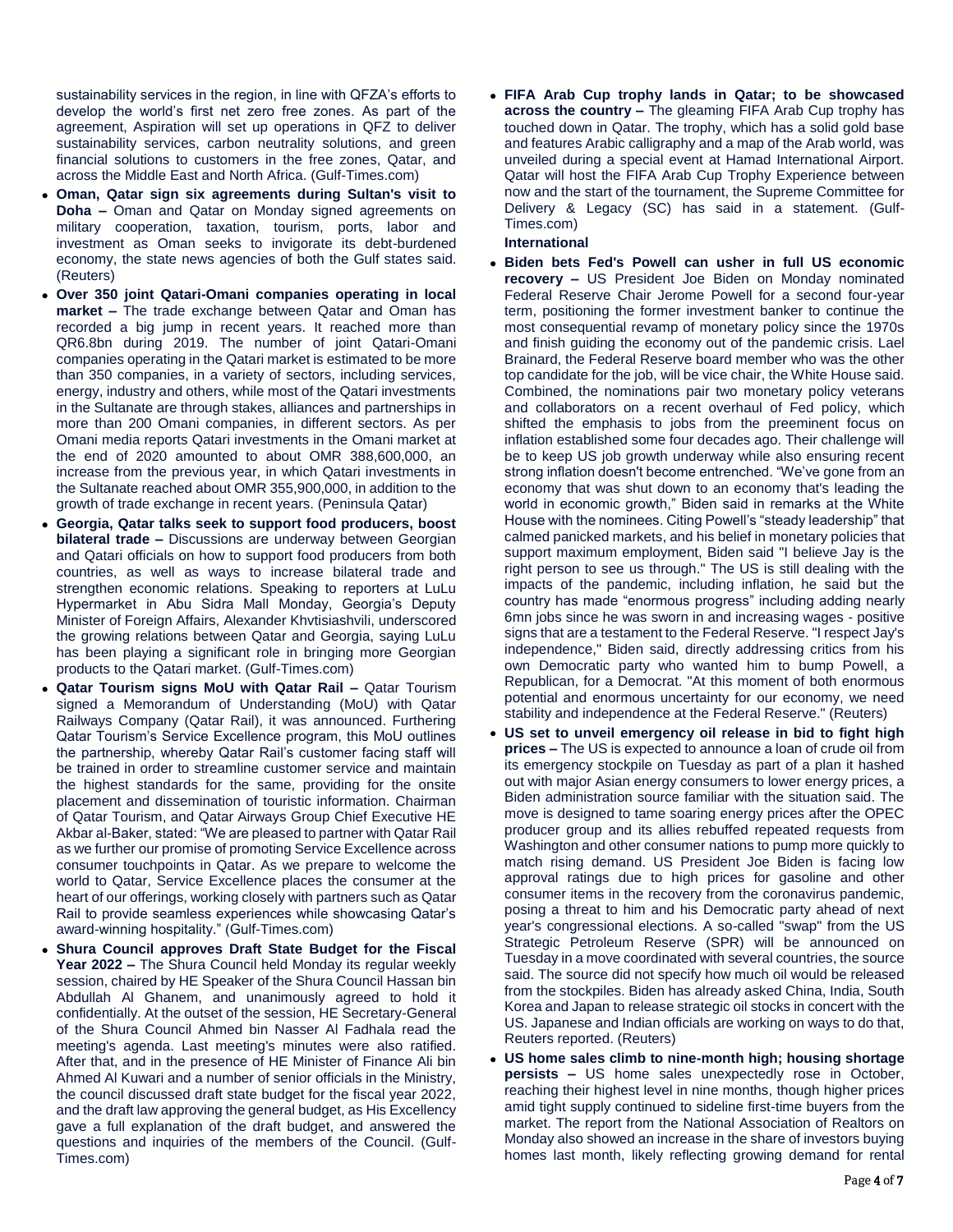accommodation as the economy reverts to normal, thanks to vaccinations against COVID-19. "Home sales remain resilient given the extremely tight supply of homes for sale," said Shannon Brobst, an economist at Moody's Analytics in West Chester, Pennsylvania. "Potential home buyers will continue to find it challenging to find a home that meets their budget." Existing home sales rose 0.8% to a seasonally adjusted annual rate of 6.34mn units last month. The second straight monthly increase lifted sales to their highest level since January. Economists polled by Reuters had forecast sales falling to a rate of 6.20mn units. Sales rose in the most affordable Midwest region and the densely populated South, but fell in the Northeast and were unchanged in the West, which is the most expensive region. Home resales, which account for the bulk of US home sales, dropped 5.8% on a YoY basis. The annual decline was, however, distorted by the surge in sales in October 2020. Last month's sales pace was well above the 5.64mn units sold in 2020 and 5.34mn units in 2019. First-time buyers accounted for 29% of sales, up from 28% in September and down from 32% a year ago. Individual investors or second-home buyers made up 17% of transactions. That compared to 13% in September and 14% a year ago. (Reuters)

- **US states flush with aid spend at fastest pace in 35 years –** Spending by US states in the most recent fiscal year grew at the fastest pace in at least 35 years as the governments deployed a surge of federal relief funds. Total spending, including stimulus, rose about 16% to an estimated \$2.65tn in fiscal 2021, which for most states ended on June 30, according to a report published Friday by The National Association of State Budget Officers. In the past two years, states reported spending \$427.9bn in federal Covid-19 aid, the report said. The unprecedented spending clip last fiscal year highlights the sheer scale of pandemic aid the federal government handed to states in an effort to cover the costs of responding to Covid-19 and to ease the hit to the nation's economy. It's part of the backdrop that's helped municipal debt outperform the rest of the US bond market this year. (Bloomberg) **Regional**
- **International energy group sees OPEC+ sticking with output increases –** OPEC and its allies are expected to stick with their current plan of gradually increasing output monthly, unless disrupted by unforeseen external factors, said Joseph McMonigle, Secretary General of the Riyadh-based International Energy Forum (IEF). OPEC+, as the wider group is called, has said it intends to stick to plans for a gradual increase in output of about 400,000 bpd each month. The IEF is the largest international organization of energy ministers, with 71 member countries, including Saudi Arabia, Russia and the US. (Reuters)
- **OPEC+ weighs adjusting production to counter reserve releases –** The OPEC+ group of oil producers may adjust its plans to raise production next month if consuming countries go through with a coordinated release of strategic petroleum reserves, according to delegates. India became the latest major consumer to contemplate deploying its stockpiles, government officials said Monday, potentially assisting the US, Japan and even China in a move to assuage the inflationary threat of higher energy costs. The US has sought to persuade consumers to open their reserves after OPEC+ declined to speed up production increases earlier this month. (Bloomberg)
- **Saudi tourism fund invests over SR2bn since last year –** Saudi Arabia's Tourism Development Fund said on Monday it had deployed SR2bn on tourism projects worth a total of around SR6bn from its establishment last year until the end of September this year. The remaining four billion Riyals for the projects have come from the private sector, the fund said in a statement. (Reuters)
- **Saudi miner Ma'aden opens fertilizer terminal in Africa –** Saudi Arabian Mining Co. (Ma'aden), the largest miner in the Gulf, has opened a fertilizer terminal in the African state of Malawi through its subsidiary, the Meridian Group. The Liwonde Terminal is located on the rail line connecting Malawi to the deep-sea port of Nacala in Zambia, allowing for easy distribution of Ma'aden's fertilizer products across central and southern Africa, the Riyadhlisted miner, which is 65% owned by Saudi Arabia's Public Investment Fund, said in a statement on Monday. (Zawya)
- **UAE September consumer prices rise 1.19% YoY –** The UAE's consumer prices rose 1.19% YoY in September, according to The UAE National Bureau Statistics. Consumer prices rose 0.12% MoM. (Bloomberg)
- **Dubai October consumer prices fall 0.56% YoY –** Dubai's consumer prices fell 0.56% YoY in October versus -1.49% in September, according to The Dubai Statistics Center. (Bloomberg)
- **Emaar Malls, Emaar Properties merger completed –** Dubaibased developer Emaar Properties on Monday announced the completion of its merger with its retail arm, Emaar Malls. Shares of the operator of Dubai's largest shopping Centre, Dubai Mall, have also been delisted from the Dubai Financial Market (DFM) as of Sunday, November 21, 2021, less than a decade after they were floated on the market. With the merger, all the rights and obligations of Emaar Malls have now been transferred by law to Emaar Properties. (Zawya)
- **Dubai's ENOC signs deal to supply lubricants in Egypt –** United Arab Emirates' National Oil Company (ENOC) Group said on Monday it has signed a three-year agreement with Royal Marine Services in Egypt to distribute its lubricants there. ENOC Misr, a joint venture between Proserv Egypt Group and ENOC, will be handling the local marine market, while Royal Marine services will manage the International marine market for ENOC Group, the Dubai-government owned oil company, said. (Zawya)
- **Abu Dhabi's Mubadala expects unchanged investment strategy in 2022 –** Abu Dhabi state investor Mubadala, which manages \$243bn in assets, expects no change in its investment strategy and themes in 2022, group chief executive Khaldoon Khalifa Al Mubarak said on Monday. Areas such as renewables, technology and life sciences will continue to remain themes for the state investor, Al Mubarak said at a conference. "Thematically there is no shift in terms of our strategy," Al Mubarak said. "From a short-term perspective, yes there are challenges ahead. I think inflation is creeping in many places." (Reuters)
- **Yahsat subsidiary eyes \$80mn revenue from new deal with Danish firm –** Thuraya Telecommunications Co., a subsidiary of Abu Dhabi's Al Yah Satellite Communications Co. (Yahsat) has announced a distribution agreement for land, sea and aeronautical broadband which it estimates will generate revenue of \$80mn. Under the agreement, Cobham SATCOM, a Danish satellite and radio communications service provider, will be the main distributor on a non-exclusive basis, of Thuraya Next Generation Broadband Products (NGBP) for a minimum of five years. In a bourse filing to Abu Dhabi Securities Exchange (ADX), Yahsat said the agreement builds on the company's existing partnership with Cobham and is a milestone in the rollout of the Thuraya 4-NGS enabled portfolio. (Zawya)
- **Alpha Dhabi, ADQ to buy 15% stake in OCI methanol group at \$375mn –** OCI N.V. enters into strategic alliance with Alpha Dhabi and sovereign wealth fund ADQ, focusing on clean methanol as a fuel for the future with hydrogen as the primary feedstock. Alliances will see OCI Methanol Group incorporated in the Abu Dhabi Global Market. Abu Dhabi-based Chimera Capital advised ADQ and Alpha Dhabi Holding on their investment in OCI Methanol Group. (Bloomberg)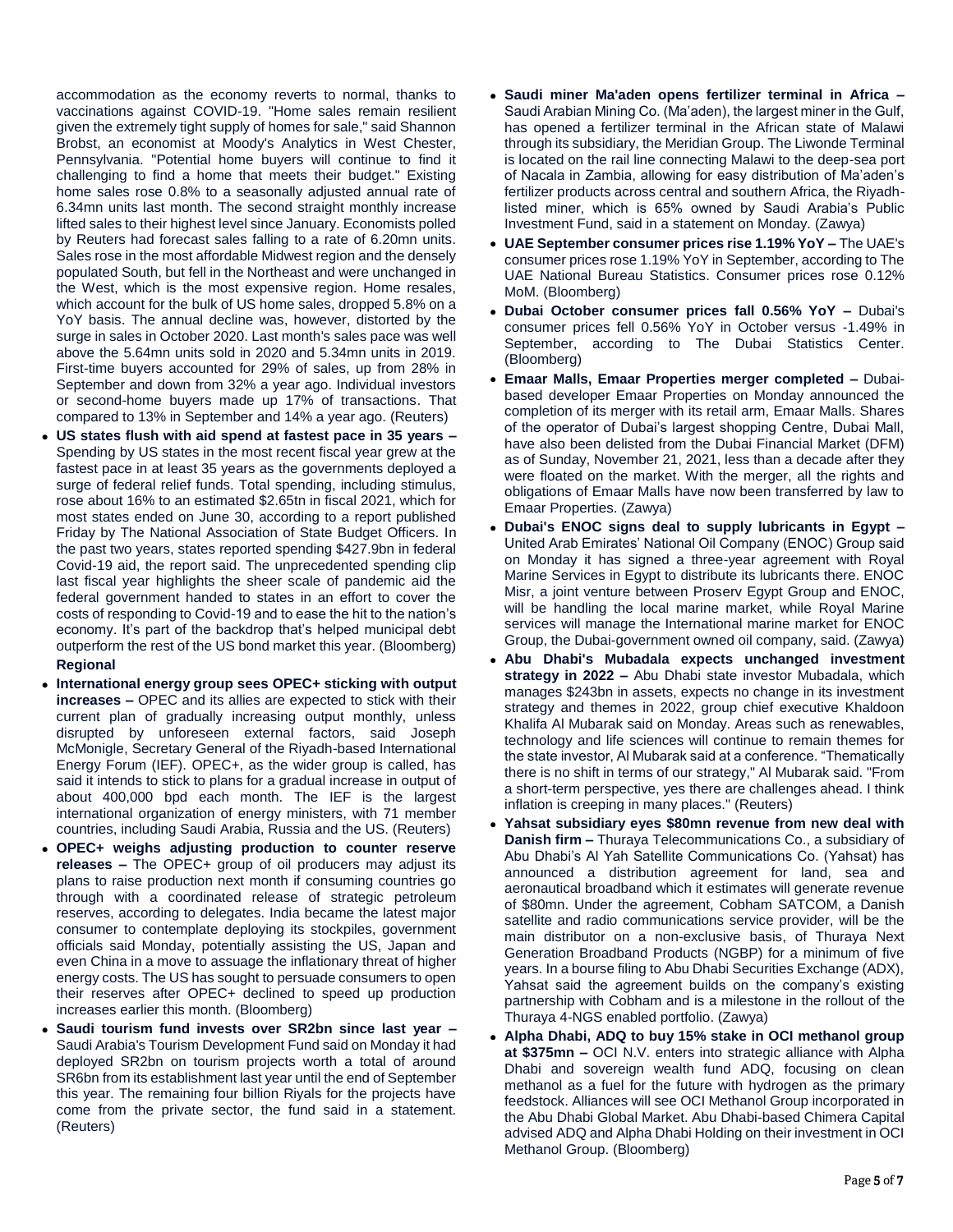- **Alpha Dhabi seen attracting flows near \$300m from FTSE inclusion –** Arqaam Capital says Alpha Dhabi's inclusion in the FTSE All Cap index could draw \$293mn from investors tracking the gauge, while EFG-Hermes estimates possible inflows at \$278mn. MSCI is unlikely to include the stock after deciding not to add it after the index provider's November review, Arqaam's Noaman Khalid, Elia Alchaar and Jaap Meijer say in a note dated Nov. 20. (Bloomberg)
- **State media: Oman's Asyad seeks offers of interest in expanding Suwaiq port –** Oman logistics group Asyad has invited local and international companies to send offers of interest in expanding Suwaiq port on the Gulf of Oman, the state news agency reported on Monday. Ahmed bin Mohamed al-Abri, CEO of Asyad, said the expansion aimed to enable the port to handle large ships and all types of general, liquid and bulk goods, the agency said. Port capacity will reach 10mn tons annually, half of it for general cargo and the rest for bulk materials, it said. The project also includes the construction of multi-purpose berths with a depth of 14 meters to accommodate large ships. (Reuters)
- **Oman's OQ agrees with Korea's KOGAS-Tech to explore opportunities in green hydrogen –** Oman state energy company OQ said on Monday it signed a memorandum of understanding with the Korean Gas Technology Corporation (KOGAS-Tech) to explore opportunities in green hydrogen. It added in a statement that this is a step towards expanding the knowledge, technological and research pool on green hydrogen. (Reuters)
- **Oman sells OMR75mn 91-day bills at yield 0.725% –** Oman sold OMR75mn of bills due February 23, 2022 on November 22. The bills were sold at a price of 99.82, have a yield of 0.725% and will settle on November 24. (Bloomberg)
- **Oman October consumer prices rise 3.35% YoY –** Oman's consumer prices rose 3.35% YoY in October versus +2.46% in September, according to The Oman National Centre for Statistics & Information. (Bloomberg)
- **Bahrain sells BHD70mn 91-day bills; bid-cover 1.01 –** Bahrain sold BHD70mn of bills due Feb. 23, 2022 on November 22. Investors offered to buy 1.01 times the amount of securities sold. The bills were sold at a price of 99.627, have a yield of 1.48% and will settle on November 24. (Bloomberg)